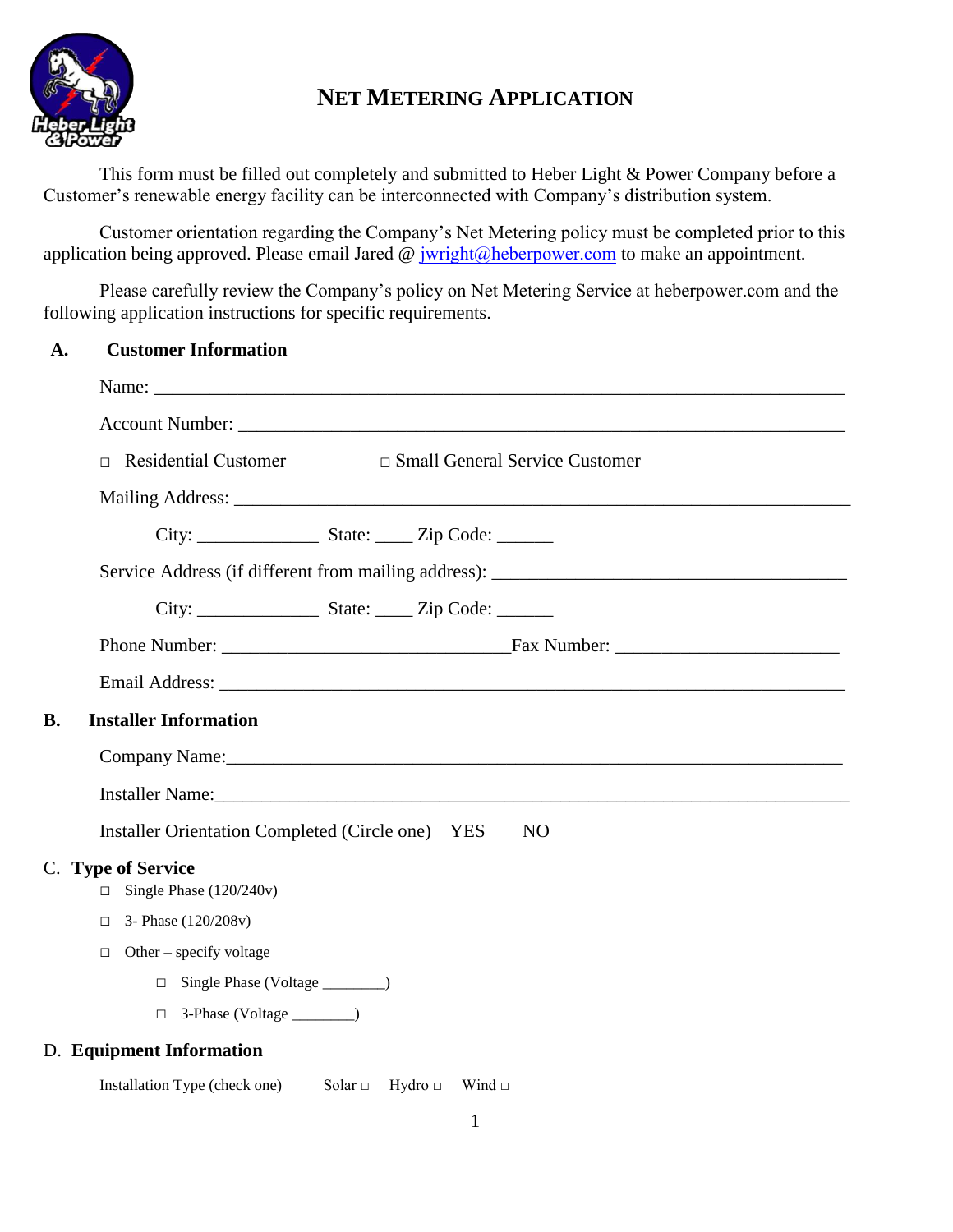|                                       |                | E. Inverter Manufacturer Information (if applicable)                                          |  |  |  |
|---------------------------------------|----------------|-----------------------------------------------------------------------------------------------|--|--|--|
|                                       |                |                                                                                               |  |  |  |
|                                       |                |                                                                                               |  |  |  |
|                                       |                |                                                                                               |  |  |  |
|                                       |                |                                                                                               |  |  |  |
|                                       |                |                                                                                               |  |  |  |
|                                       |                |                                                                                               |  |  |  |
| <b>Installation Information</b><br>F. |                |                                                                                               |  |  |  |
|                                       | a <sub>z</sub> | <b>Inverter</b><br>Inverter Location (check one): Indoor $\Box$ Outdoor $\Box$                |  |  |  |
|                                       | b.             |                                                                                               |  |  |  |
|                                       | c.             | <b>System Type (check one):</b>                                                               |  |  |  |
|                                       |                | Net Metering – Customer's system is capable of back feeding through the utilities' meter<br>□ |  |  |  |
|                                       |                | Dedicated Circuit – Utility power is used for backup only<br>□                                |  |  |  |
|                                       | d.             | <b>Battery Storage</b>                                                                        |  |  |  |
|                                       |                | Will the generation system use a battery storage system? $\qquad \qquad$ Yes $\Box$ No $\Box$ |  |  |  |
|                                       |                |                                                                                               |  |  |  |
|                                       |                |                                                                                               |  |  |  |

#### G. **Single-Line Diagram of Net Metering Facility and Interconnection**

Attached is a single-line diagram of the Net Metering Facility and interconnection prepared in accordance with the instructions below.

The Customer hereby certifies, under penalty of perjury, that the information in this Application, the attached plans and project description, and any other information submitted in support of this application is true and correct. The Customer agrees that, in its construction and operation of the Facility, it will comply with the Company's service rules and regulations and Interconnection Standards and comply with all applicable laws and electric codes.

[Customer Signature]

\_\_\_\_\_\_\_\_\_\_\_\_\_\_\_\_\_\_\_\_\_\_\_\_\_\_\_\_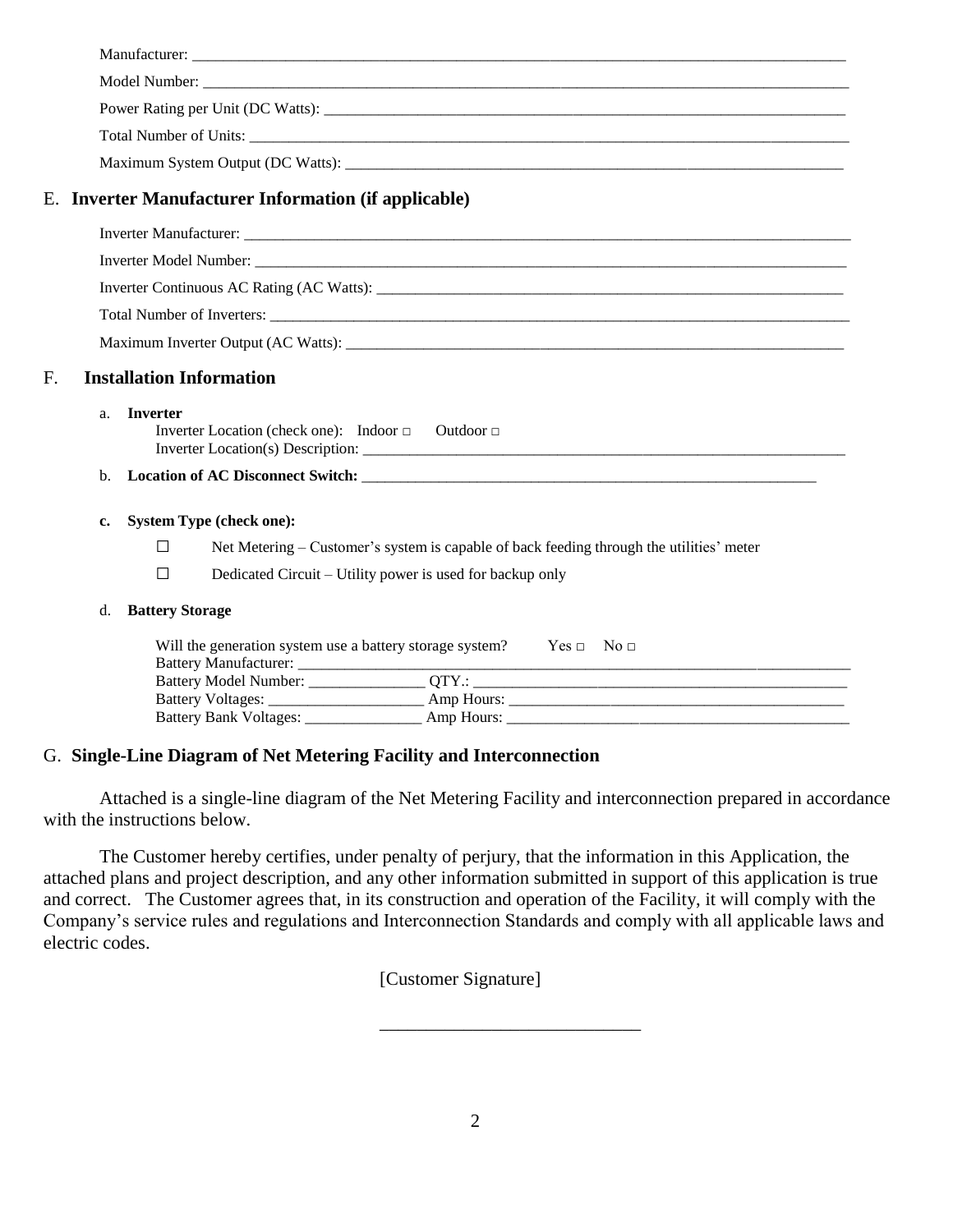## *Instructions for One-Line Diagram and Sample Diagram*

The Customer's one-line diagram is one of the most important parts of the Net Metering Application. The one-line diagram is used by the Company during the review and approval process, and again during field testing and meter installation.

A good diagram can greatly shorten the Company review period and helps expedite the Company's field testing and meter installation. Inconsistencies between the diagram and the actual installation as-built are cause for rejection at the final testing and meter installation.

The diagram does not need to be overly complex, but accuracy and clarity are critical. The sample diagram below is for a typical PV System and is very simple, but it contains the required technical information for the Company. An accurate and complete connection diagram is also important because the design and installation of these systems is not routine.

At a minimum, the one-line diagram must show how the system components are connected electrically and should show equipment part numbers and physical locations. Some of this may be on the application form as well, but having the information on a single document speeds the reviews and field inspections.

The one-line diagram should provide the following information:

- a. Generator (PV Panels, Wind Turbine, Hydro Turbine, etc.) Include manufacturer, part number, nameplate maximum capacity (kW), and physical location. For modular systems (ex. pv panels), also include: number of modules, configuration, nameplate maximum capacity of each module, and total nameplate maximum capacity.
- b. Inverter Include manufacturer, type or series, part number, serial number, nameplate maximum capacity (kW), output voltage, physical location.
- c. Disconnect Switch Include the physical location relative to the Company Service Meter.
- d. Electrical Service Panel -Include the panel or main breaker size and the position at which the generation is connected. Show all panels (if there are multiple panels or subpanels) even if not directly connected into the generation system.
- e. The Company Service Meter Include existing meter serial number, meter form, and class
- f. PV System Output Meter Base Include meter form, class, and physical location. Location within 5' of the Company Service meter.
- g. Other Related Equipment (battery banks, transfer or bypass switches, backup generators, etc.)

**\_\_\_\_\_\_\_\_\_\_\_\_\_\_\_\_\_\_\_\_\_\_\_\_\_\_\_\_\_\_\_\_\_\_\_\_\_\_\_\_\_\_\_\_\_\_\_\_\_\_\_\_\_\_\_\_\_\_\_\_\_\_\_\_\_\_\_\_\_\_\_\_\_\_\_\_\_\_\_\_\_\_\_\_\_\_\_\_\_\_\_\_\_\_\_\_\_\_\_\_\_\_\_\_\_\_\_\_\_\_\_\_\_\_\_\_\_\_\_\_\_\_\_**

[Sample Drawings-Next Page]

| Office Use:                                                                                                |                                                                                                                                     |  |  |  |
|------------------------------------------------------------------------------------------------------------|-------------------------------------------------------------------------------------------------------------------------------------|--|--|--|
|                                                                                                            | Circuit Number for Installation: Facility $\Box$ does $\Box$ does not exceed circuit or system limitation in current circuit study. |  |  |  |
| Customer orientation completed: Date:                                                                      |                                                                                                                                     |  |  |  |
| Approved By:_________                                                                                      |                                                                                                                                     |  |  |  |
|                                                                                                            | Disapproved By: Date: Date: Reasons for Disapproval:                                                                                |  |  |  |
| Customer Notified of Grounds for Disapproval: By:________________________________<br>Date: $\qquad \qquad$ |                                                                                                                                     |  |  |  |